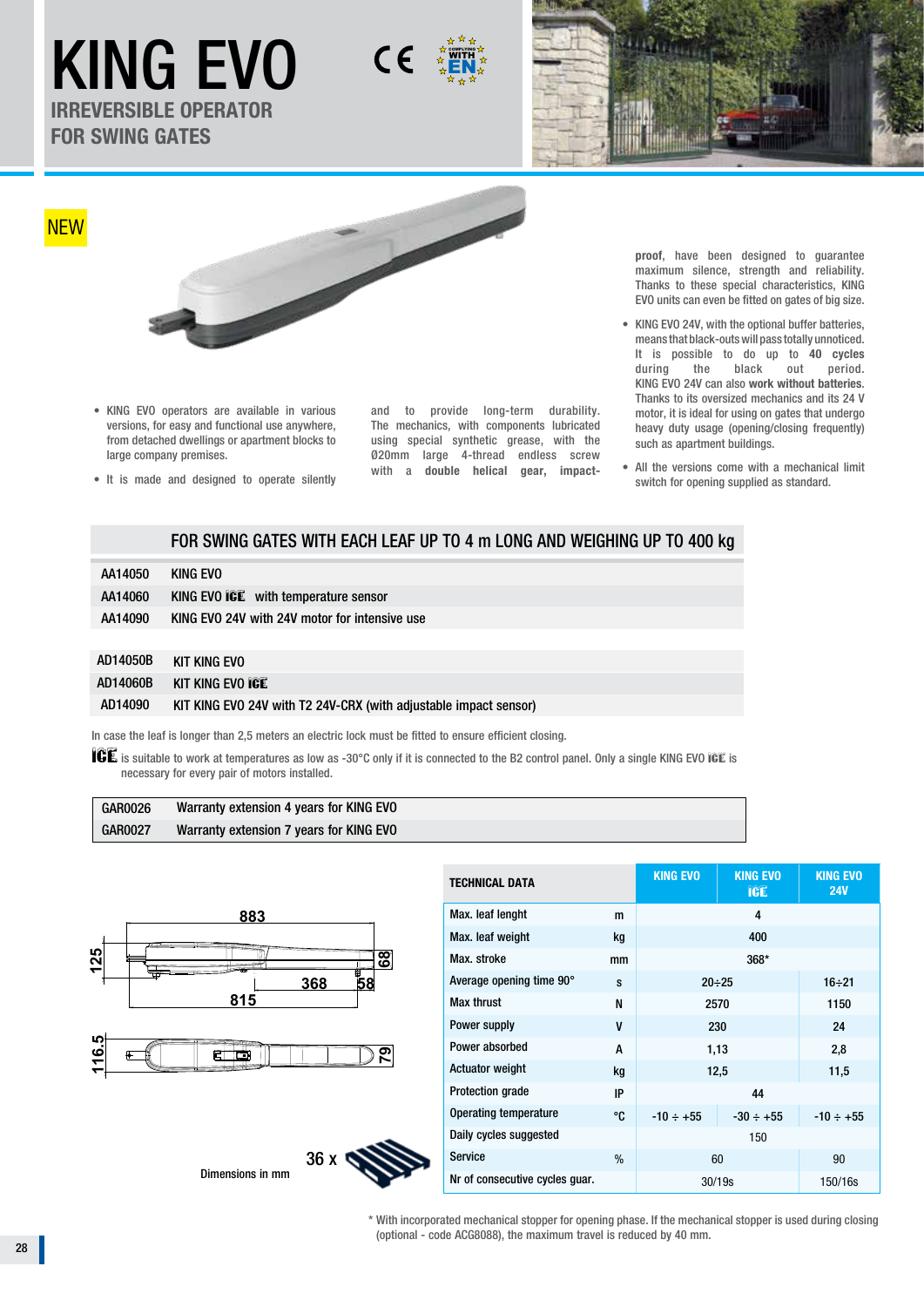



**NEW** 



### ABB2070 B2 24V-CRX pc board (for 1 or 2 **KING EVO 24V**) **with adjustable impact sensor** and radio receiver 433MHz. With box IP55. See pages 135 and 145





ACG9515 BATTERY

2,2Ah 12V (order 2 pieces for each ACG4773)



### ACG4810 STOPPER mechanical stopper for closing position (to be used when ground stopper not available)

ABB2050 B2-CRX

pc board (for 1 or 2 **KING EVO**) with thrust regulator and radio **receiver 433MHz**. With box IP55. See pages 135 and 145

#### ACG8093 COVER WITH REVOLVING CABLE GLAND DEVICE IP54 for Ø20 flexible conduits for electric cable (KING EVO standard has cover with cable gland)





standard with the operator



Leaf bracket

standard with the operator



KING EVO / KING - Leaf bracket adapter

standard with the operator



Compatible with CAME ATI 3000 and AXO 3000/4000 brackets (with standard ATI/AXI/ AXO CAME adapter)

Compatible with column bracket of CAME AXI 2000 and 2500 (use KING EVO leaf bracket)

Compatible with column bracket of NICE TOONA 4 (use KING EVO leaf bracket)



ATI/AXI/AXO CAME Column bracket Adapter

standard with the operator

| max           | $\alpha$<br>max | C   | D   | max sec |
|---------------|-----------------|-----|-----|---------|
| $0 + 20$      | $110^\circ$     | 120 | 815 | 24      |
| 20:40         |                 |     |     | 26      |
| $40 \div 60$  |                 |     |     | 27      |
| $60 \div 100$ | $105^\circ$     |     |     | 29      |
| $100 - 120$   |                 |     |     | 30      |
| $120 - 140$   | $100^\circ$     |     |     | 31      |

Data about KING EVO installation with 1 mechanical stopper  $T =$  Opening time detected with active slow down



KIT KING EVO See page 106

starting from

29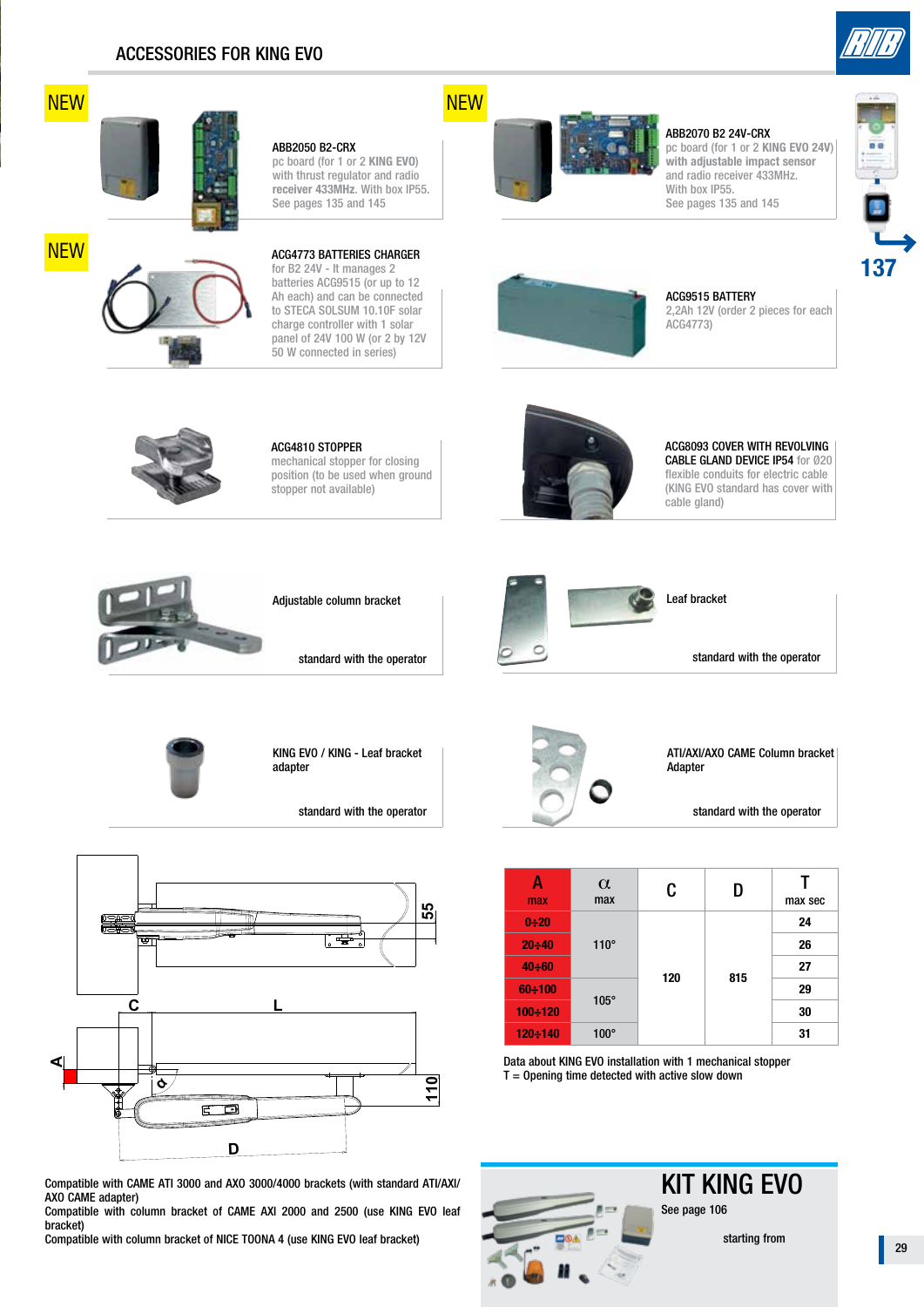# KING EVO L CE EN COMPLYING

**IRREVERSIBLE OPERATOR FOR SWING GATES**





- KING EVO L operators are available in various versions, for easy and functional use anywhere, from detached dwellings or apartment blocks to large company premises.
- It is made and designed to operate silently and to provide long-term durability.

The mechanics, with components lubricated using special synthetic grease, with the 20mm large 4-thread endless screw with a **double helical gear, impactproof**, have been designed to guarantee maximum silence, strength and reliability. Thanks to these special characteristics, KING EVO L units can even be fitted on gates of big size.

- **•** KING EVO L 24V, with the optional buffer batteries, means that black-outs will pass totally unnoticed. It is possible to do up to **40 cycles** during the black out period. KING EVO L 24V can also **work without batteries**. Thanks to its oversized mechanics and its 24 V motor, it is ideal for using on gates that undergo heavy duty usage (opening/closing frequently) such as apartment buildings.
- All the versions come with a mechanical limit switch for opening supplied as standard.

## FOR SWING GATES WITH EACH LEAF UP TO 5 m LONG AND WEIGHING UP TO 500 kg

| AA14070 | KING EVO L                             |
|---------|----------------------------------------|
| AA14075 | KING EVO L ICE with temperature sensor |
| AA14092 | KING EVO L 24V for intensive use       |

In case the leaf is longer than 2,5 meters an electric lock must be fitted to ensure efficient closing.

36 x

ICE is suitable to work at temperatures as low as -30°C only if it is connected to the B2 control panel. Only a single KING EVO L ICE is necessary for every pair of motors installed.

| <b>GAR0028</b> | Warranty extension 4 years for KING EVO L |
|----------------|-------------------------------------------|
| <b>GAR0029</b> | Warranty extension 7 years for KING EVO L |



Nimensions in mm

| <b>TECHNICAL DATA</b>              |      | <b>KING EVO L</b> | <b>KING EVO L</b><br>ICE | <b>KING EVO L</b><br><b>24V</b> |
|------------------------------------|------|-------------------|--------------------------|---------------------------------|
| Max. leaf lenght                   | m    | 5                 |                          |                                 |
| Max. leaf weight                   | kg   | 500               |                          |                                 |
| Max. stroke                        | mm   |                   |                          |                                 |
| Average opening time 90°           | s    |                   | $26 \div 33$             | $24 \div 29$                    |
| <b>Max thrust</b>                  | N    | 2570              |                          | 1150                            |
| Power supply<br>V                  |      | 230               |                          | 24                              |
| Power absorbed                     |      | 1,13              |                          | 2,8                             |
| <b>Actuator weight</b>             | kg   | 13,3              |                          | 12,3                            |
| <b>Protection grade</b>            | IP   | 44                |                          |                                 |
| <b>Operating temperature</b><br>°C |      | $-10 \div +55$    | $-30 \div +55$           | $-10 \div +55$                  |
| Daily cycles suggested             |      | 150               |                          |                                 |
| <b>Service</b>                     | $\%$ |                   | 60                       |                                 |
| Nr of consecutive cycles quar.     |      | 20/26s            |                          | 100/24s                         |

\* With incorporated mechanical stopper for opening phase. If the mechanical stopper is used during closing (optional - code ACG8088), the maximum travel is reduced by 40 mm.